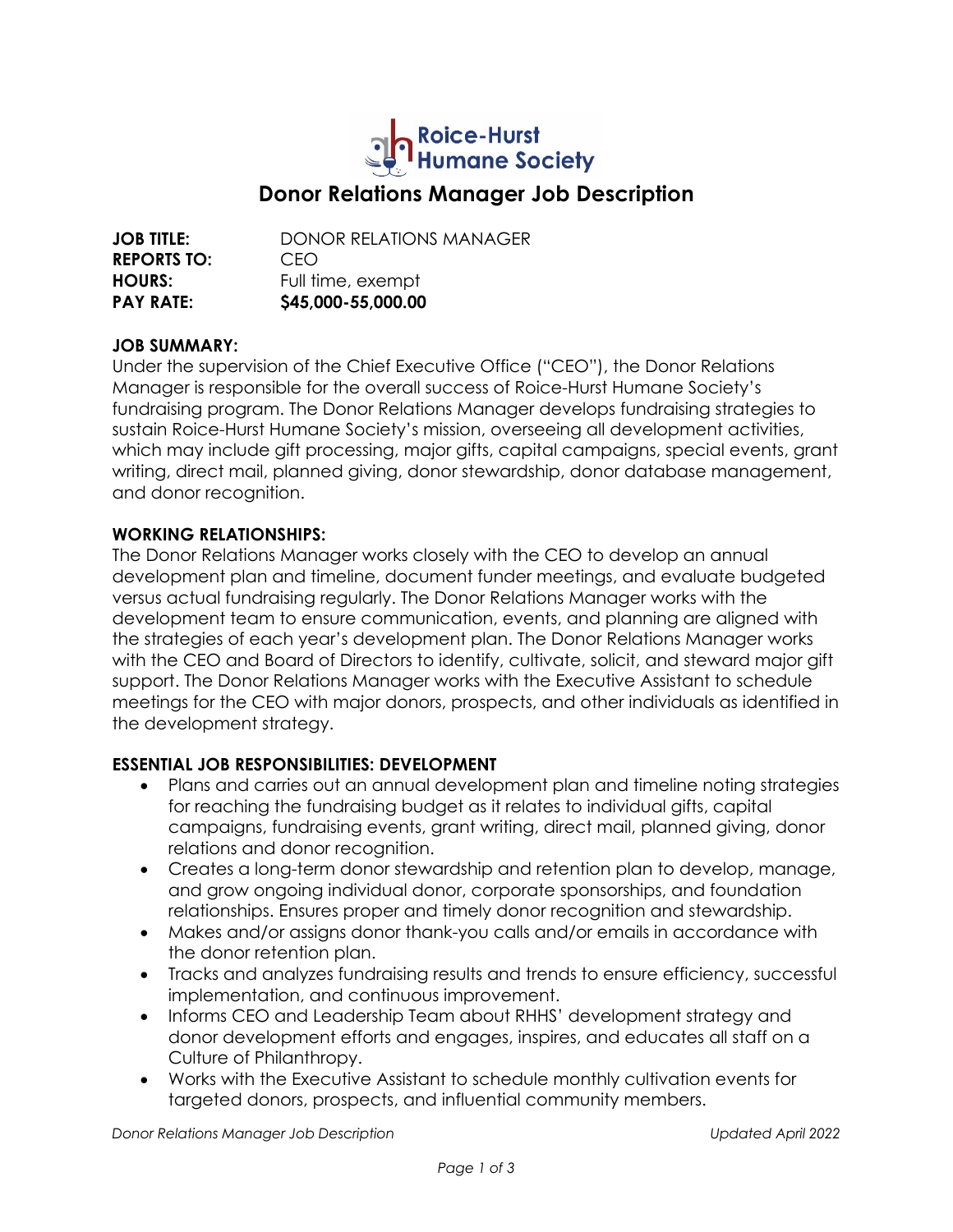- In conjunction with the CEO and BOD, identifies, cultivates, solicits and stewards major gift support for both unrestricted and restricted giving campaigns. Communicates regularly with board members to build a donor prospect list and determine giving capacity for current donors.
- Implements a legacy giving program and works with the Relationships and Events Coordinator and Communications Coordinator to communicate planned giving options on the Roice-Hurst website and through various methods to targeted audiences.
- Researches donors, prospects, and companies and note relevant details, including known giving capacity in donor CRM.
- Maintains and regularly updates a list of all VIP and legacy donors.
- Engages and inspires staff and volunteers to support fundraising efforts.
- Communicates with the Bookkeeper to prepare weekly acknowledgments and thank-you letters to donors, and sends such communications once signed by the CEO.
- Prepares weekly, monthly and annual reports on all fundraising activities.
- Meets regularly with the fundraising committee to assess and develop fundraising strategies.

# **ESSENTIAL JOB RESPONSIBILITIES: MARKETING STRATEGY & EVENTS**

- Works with Communications Coordinator to plan marketing/communications for fundraising initiatives, including a timeline of projected mailings, social media posts, donor recognitions, and other communications.
- Works with Relationships and Events Coordinator to create and maintain an events plan, including a timeline of projected events and associated marketing, media contact lists, and community calendars.
- Works with Events Coordinator to maintain a list of current potential event and shelter sponsors. Calls prospective sponsors, soliciting assistance from event committee members and the CEO as necessary.
- Edits and manages relationships@rhhumanesociety.org email account.
- Ensures contact information and lists are kept current in Neon.
- Works with CEO to develop, plan and execute coordinated campaigns for various services, events, programs, and promotions.
- Proofreads and edits communications and marketing materials as needed.
- Assists with developing and executing content strategy, especially as related to donor communications and fundraising initiatives.
- Identifies and proposes additional fundraising and event opportunities, as applicable.
- Assists with other marketing initiatives as needed.

### **ESSENTIAL CUSTOMER CARE:**

- Serves as a team member by providing prompt, respectful, and knowledgeable service to customers, volunteers, and the general public. Treats people with empathy and patience.
- Communicates effectively and respectfully to all customers, volunteers, and the public.
- Maintains adopter, relinquisher, donor, vendor, and customer confidentiality.

*Donor Relations Manager Job Description Updated April 2022*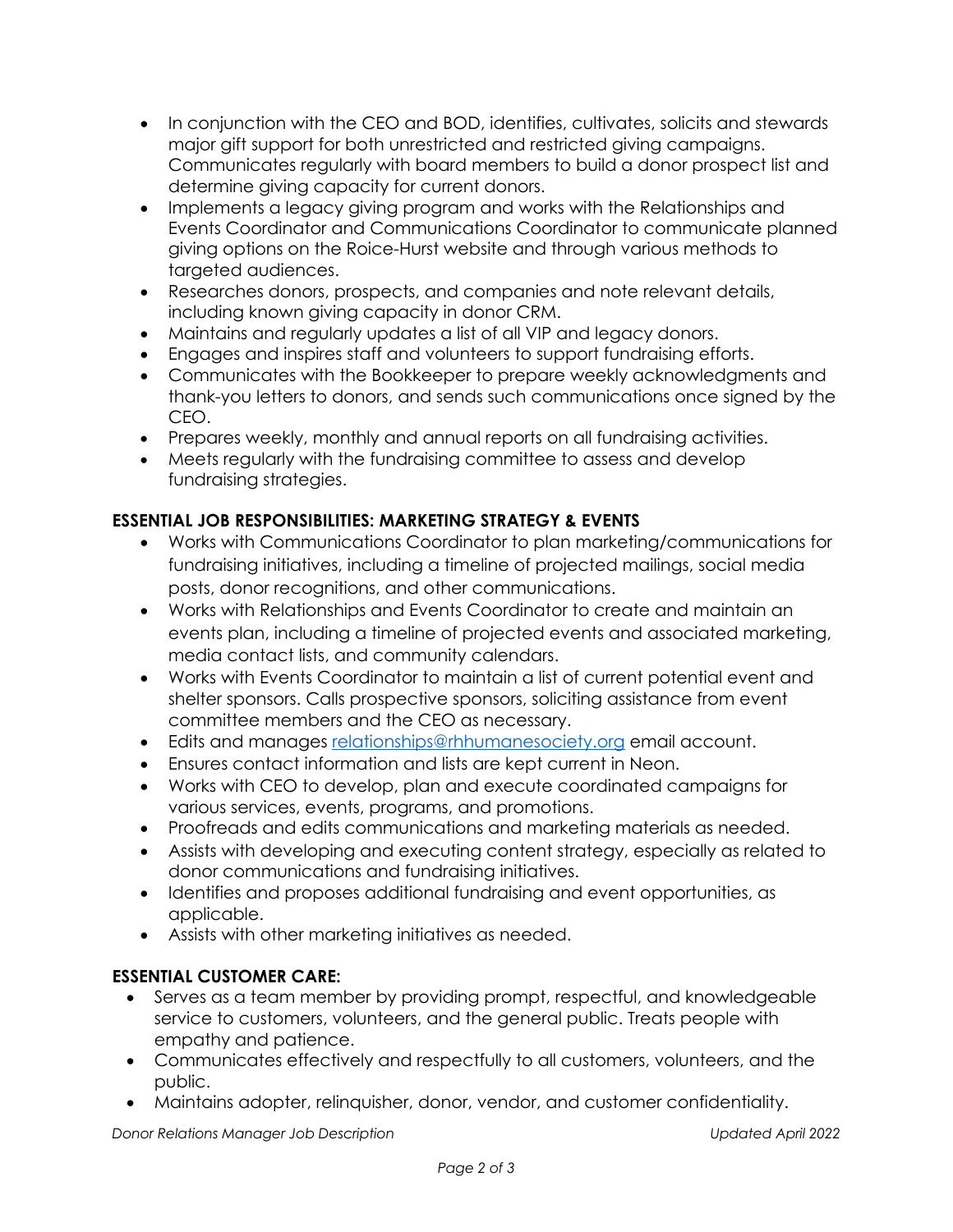## **ESSENTIAL RESPONSIBILITIES: OTHER**

- Must be committed to the mission, vision, values, policies, and goals of RHHS.
- Must embody "Default Empathy" philosophy and wellness principles.
- Reports any maintenance or safety issues of the office facilities and equipment immediately to the Shelter Manager.
- Safely operates the RHHS van and/or personal vehicle to transfer animals as needed.
- Maintains a clean and organized work area.
- Checks and responds to email at least once every shift.
- Follows safety guidelines to ensure a safe work environment.
- Complies with RHHS personnel policies.
- Adheres to the RHHS Standard Operating Procedures manual.
- Functions as a cooperative member and leader of the RHHS team, and works in a positive manner with volunteers, donors, customers, and staff, recognizing their individual contribution to the success of our organization.
- Maintains data for RHHS' metrics collection and assessment as assigned, and reports on how current data relates to organizational trends and goals during metrics meetings.
- Attends staff, leadership team, and metrics meetings.
- Periodically attends Board meetings for the purposes of providing status of shelter operations.
- Operates RHHS telephone system, computers, and copiers.
- Performs additional duties and responsibilities as assigned.

### **EDUCATION, EXPERIENCE, KNOWLEDGE, SKILLS, AND ABILITIES:**

- Must have strong written and spoken English skills; bilingual (Spanish) speaking and writing ability preferred.
- Must have excellent written and oral communication skills, especially active listening and empathetic speaking. Must have exceptional knowledge of grammar, punctuation, and spelling.
- Minimum education level: Bachelor's Degree in marketing, public relations, communications, or related experience strongly preferred
- Minimum experience: 3 years' experience in marketing, public relations, or related field.
- CFRE certification preferred.
- Must have a valid Colorado driver's license, a good driving history, and a current insurance policy.
- Must competently use Neon CRM or similar customer relations management software; the Microsoft Suite, including Microsoft Word and Excel; Quickbooks; the Google Suite; content creation software; shelter software; web browsers; and other technology as necessary.
- Must be professional, flexible, and handle difficult and sensitive situations with diplomacy and discretion.
- Must have strong emotional intelligence and display strong interpersonal skills.
- Must work independently and confidently using superior discretion and judgment.

*Donor Relations Manager Job Description Updated April 2022*